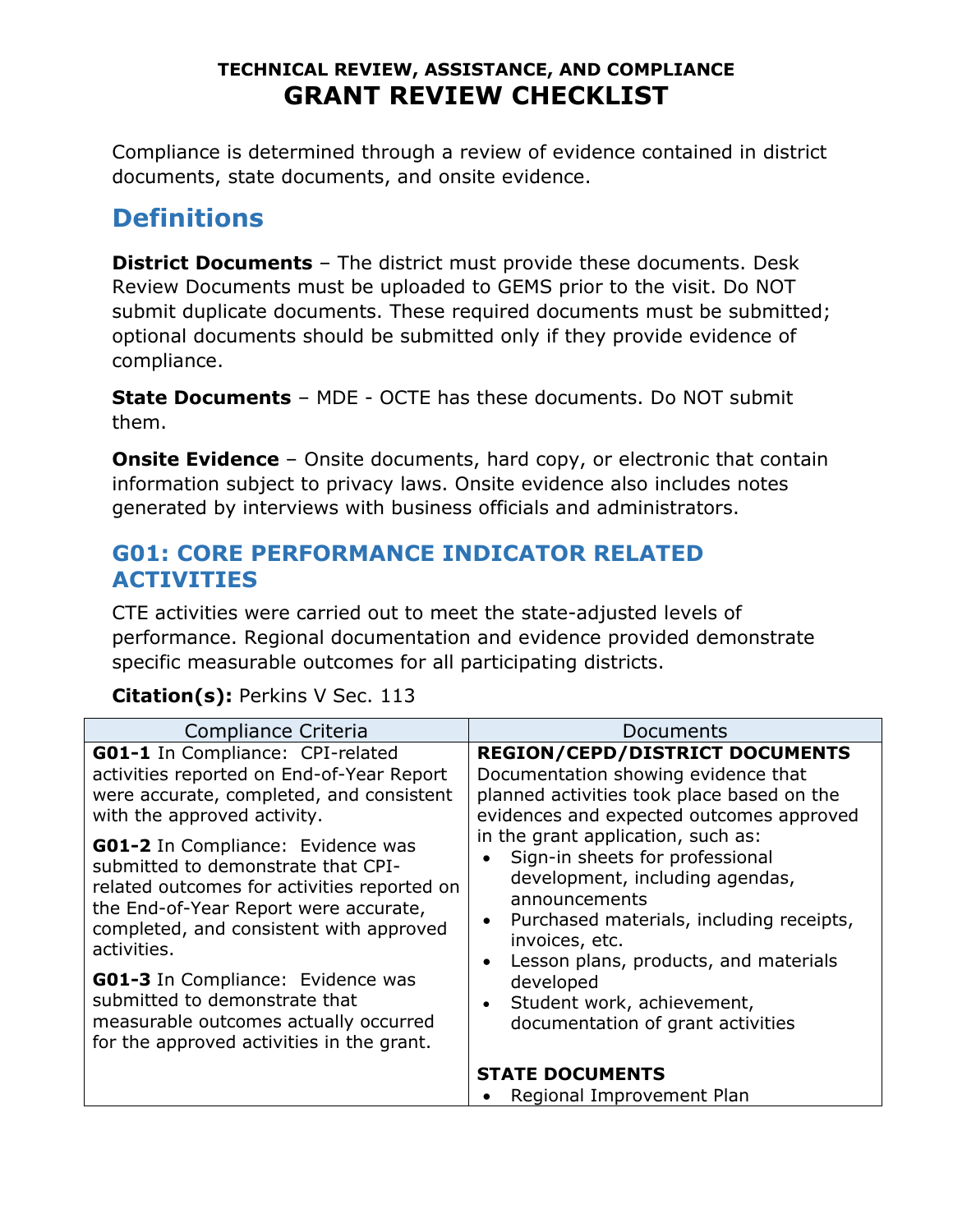| Compliance Criteria | Documents                |
|---------------------|--------------------------|
|                     | <b>Grant Application</b> |

# **G02: CTE PROGRAM EQUITY AND ACCESS**

Career and Technical Education programs will address equity issues and provide equal opportunities to individuals without discrimination on the basis of race, religion, national origin, gender, height, weight, marital status, disability, or age.

**Citation(s):** Perkins Sec. 134(b)(5)(C-D), Sec. 216, Michigan Elliott-Larsen Civil Rights Act of 1976: Act 453

| Compliance Criteria                                                                                                                 | Documents                                                                                                                                                                                                                                                                                                                                                                                                                                                                                                            |
|-------------------------------------------------------------------------------------------------------------------------------------|----------------------------------------------------------------------------------------------------------------------------------------------------------------------------------------------------------------------------------------------------------------------------------------------------------------------------------------------------------------------------------------------------------------------------------------------------------------------------------------------------------------------|
| GO2-1 In Compliance: All students have<br>equal access to CTE programs without<br>discrimination.                                   | <b>REGION/CEPD/DISTRICT DOCUMENTS</b><br>Documentation showing evidence of equity<br>and access, such as:<br>Non-discrimination policies and                                                                                                                                                                                                                                                                                                                                                                         |
| <b>G02-2</b> In Compliance: All students have<br>been included in outreach activities.                                              | procedures                                                                                                                                                                                                                                                                                                                                                                                                                                                                                                           |
| <b>G02-3</b> In Compliance: The region<br>complied with federal laws and regulations<br>regarding participation by charter schools. | Policies and procedures for student<br>enrollment, selection<br>Outreach materials, which may include<br>$\bullet$<br>brochures, videos, letters, or flyers to<br>parents and students (available in<br>languages for ELL students of the region,<br>if applicable)<br>In-service activities or workshops on non-<br>$\bullet$<br>discrimination, including gender equity<br>Evidence that all eligible Charter Schools<br>$\bullet$<br>have been invited as a participating<br>agency in the regional Perkins Grant |
|                                                                                                                                     | <b>STATE DOCUMENTS</b><br>Regional Improvement Plan<br>Regional Comprehensive Local Needs<br>Assessment<br>State-approved Civil Rights Compliance<br>Plan (if applicable)<br><b>Grant Application</b>                                                                                                                                                                                                                                                                                                                |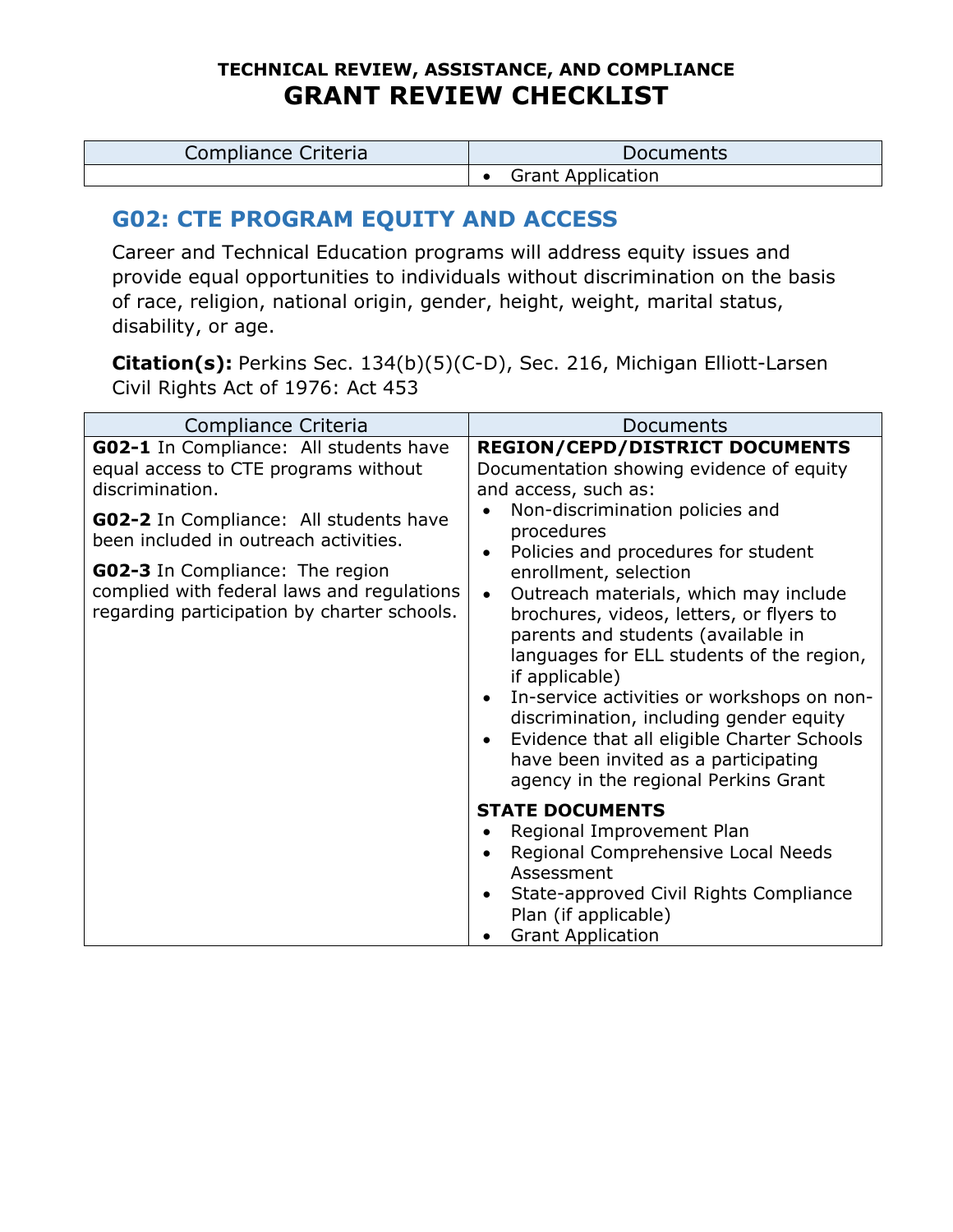# **G03: REGIONAL PLANNING/STAKEHOLDER**

Joint planning and coordinating of CTE programs have occurred with the Career and Education Advisory Council (CEAC) from the Workforce Development Board (WDB) and other interested parties.

#### **Citation(s):** Perkins Sec. 134(b)(3)

| Compliance Criteria                                                                               | Documents                                                                                                                                                                                                                                                                                                                                   |
|---------------------------------------------------------------------------------------------------|---------------------------------------------------------------------------------------------------------------------------------------------------------------------------------------------------------------------------------------------------------------------------------------------------------------------------------------------|
| G03-1 In Compliance: All students have<br>equal access to CTE programs without<br>discrimination. | <b>REGION/CEPD/DISTRICT DOCUMENTS</b><br>Documentation showing evidence of<br>compliance, such as:<br>Documents supporting regional grant<br>priorities (e.g., Comprehensive Local<br>Needs Assessment)<br>WDB and CEAC agendas and minutes<br>$\bullet$<br>Public notice of meeting<br>$\bullet$<br>Strategic planning document (WDB/CEAC) |
|                                                                                                   | <b>STATE DOCUMENTS</b><br>Regional Comprehensive Local Needs<br>Assessment<br><b>Grant Application</b>                                                                                                                                                                                                                                      |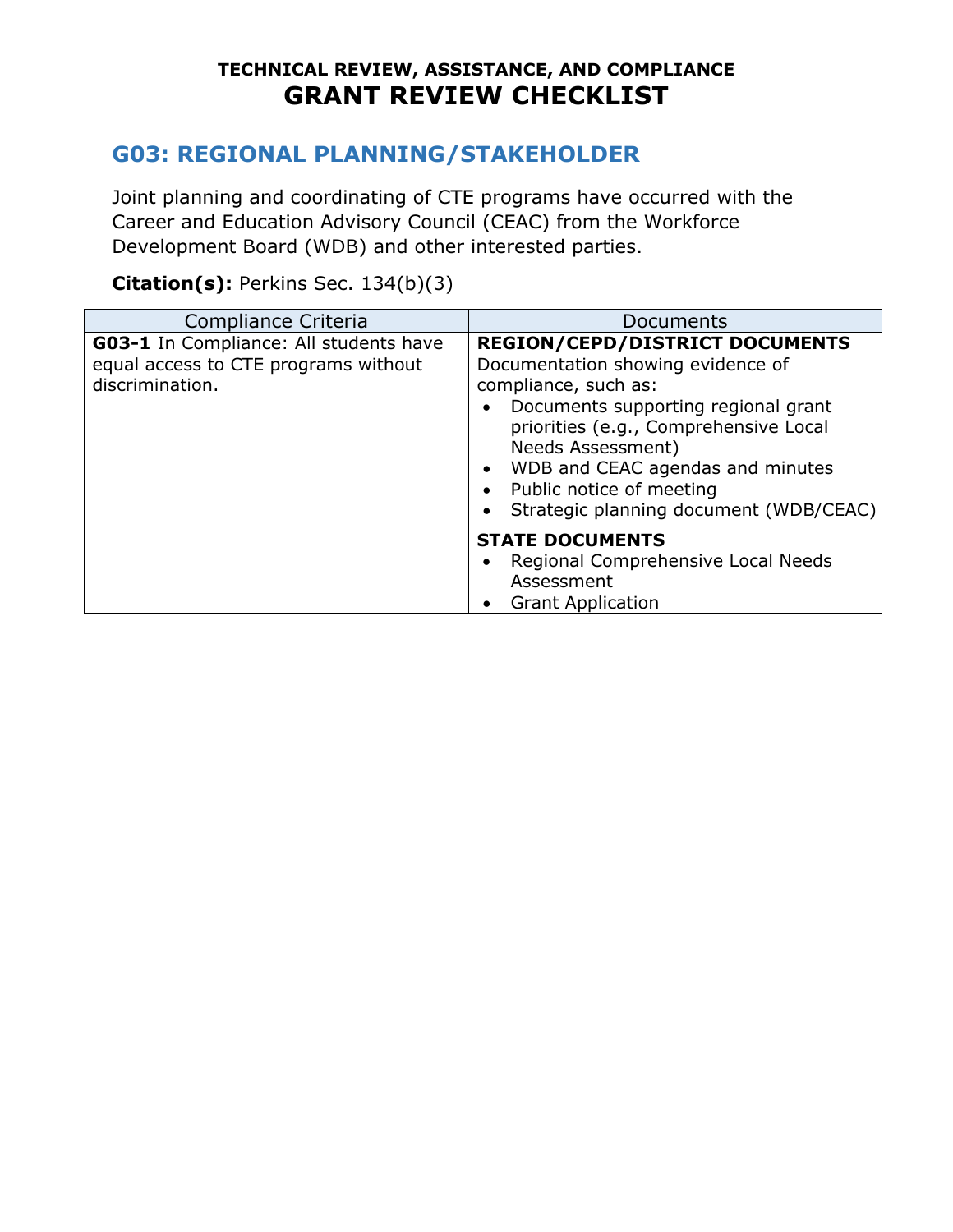### **G04: STUDENTS RECEIVING SPECIAL POPULATIONS SERVICES**

The region must review CTE programs, identify barriers, and adopt strategies to increase success in programs for special populations students.

#### **Citation(s):** Perkins Sec. 134(b)(2)(C)

| Compliance Criteria                                                                                                             | Documents                                                                                                                                                                                                                                                                                                                                                                                                                                                                                                                                                                                                                                                             |
|---------------------------------------------------------------------------------------------------------------------------------|-----------------------------------------------------------------------------------------------------------------------------------------------------------------------------------------------------------------------------------------------------------------------------------------------------------------------------------------------------------------------------------------------------------------------------------------------------------------------------------------------------------------------------------------------------------------------------------------------------------------------------------------------------------------------|
| <b>G04-1</b> In Compliance: A regional plan is<br>in place to identify and provide services to<br>special populations students. | <b>REGION/CEPD/DISTRICT DOCUMENTS</b><br>Documentation showing evidence of<br>strategies to serve special populations                                                                                                                                                                                                                                                                                                                                                                                                                                                                                                                                                 |
| G04-2 In Compliance: Districts have<br>assessed and met the needs of CTE<br>special populations students.                       | students, such as:<br>Evidence of implementation of activities<br>identified in CLNA<br>Evidence of implementation of Regional<br>$\bullet$                                                                                                                                                                                                                                                                                                                                                                                                                                                                                                                           |
| <b>G04-3</b> In Compliance: Districts have<br>conducted outreach activities targeting<br>CTE special populations students.      | <b>Improvement Plan</b><br>Evidence of implementation of CIP-<br>$\bullet$<br>specific improvement plan strategies<br>related to barriers<br>Services available to special populations<br>$\bullet$<br>students consistent with SPOPS needs<br>Purchases made to support services for<br>$\bullet$<br>special populations<br>Outreach materials and activities<br>$\bullet$<br>targeting special populations (available in<br>languages for English Learners students<br>of the region, if applicable)<br>Outreach and accessibility reports<br>$\bullet$<br>Special populations services logs from<br>classroom teachers, SPOPS coordinators<br>or paraprofessionals |
|                                                                                                                                 | <b>STATE DOCUMENTS</b><br>Regional Improvement Plan<br><b>Grant Application</b>                                                                                                                                                                                                                                                                                                                                                                                                                                                                                                                                                                                       |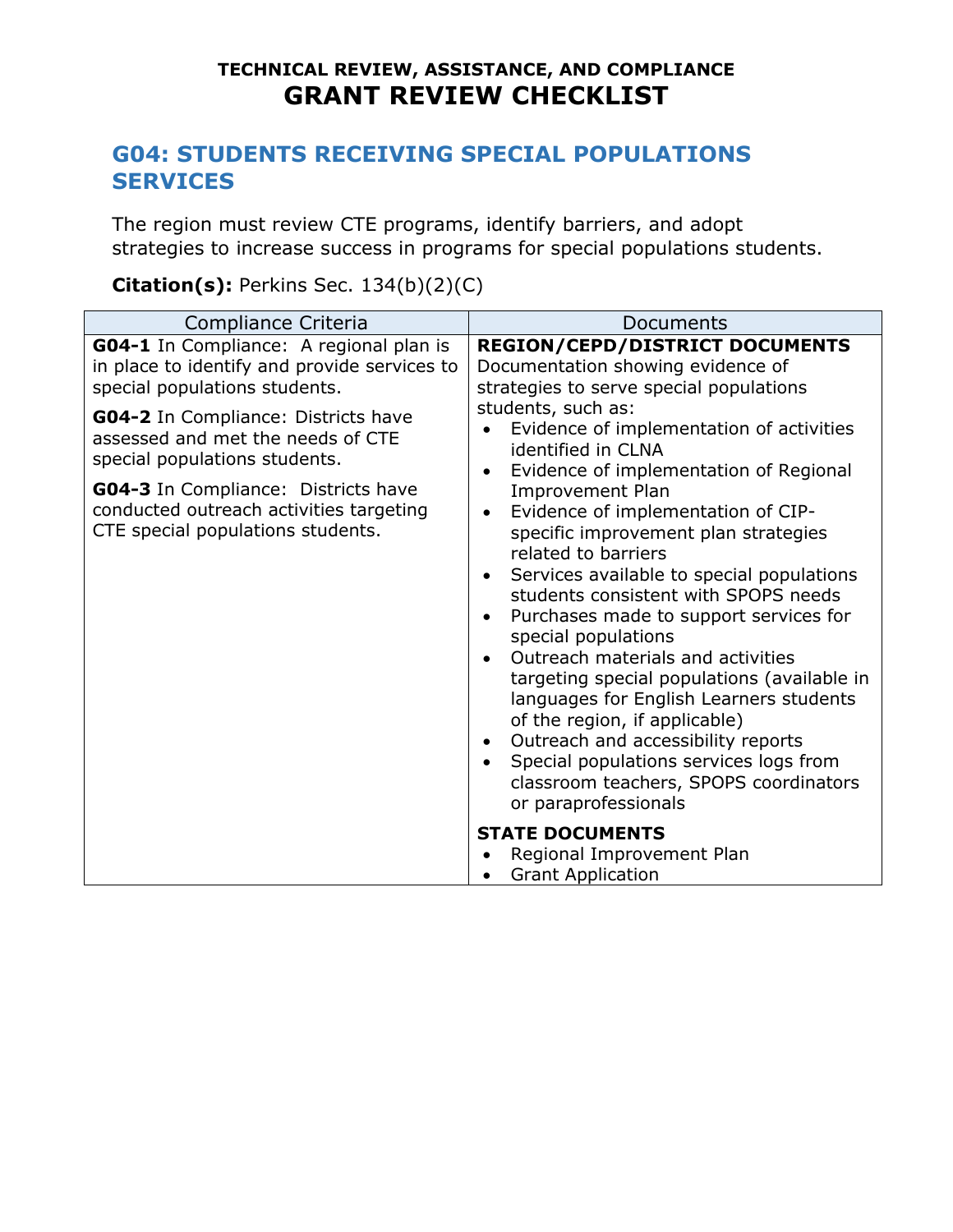#### **G05: PROFESSIONAL DEVELOPMENT FOR PERSONNEL WORKING WITH CTE PROGRAMS**

Provide professional development for secondary and, where appropriate, postsecondary teachers, faculty, administrators, and career guidance and academic counselors who are involved in integrated career and technical education programs including effective teaching skills, academic integration, and research-based data practices to improve instruction to ensure that teachers and personnel stay current with all aspects of industry.

**Citation(s):** Perkins Sec. 135(b)(2)(A-I)

| Compliance Criteria                                                                                                                                                                                                                                                                                                                                                                                                                                                                                    | Documents                                                                                                                                                                                                                                                                                                                                                                                                                                                                                                                                                                                    |
|--------------------------------------------------------------------------------------------------------------------------------------------------------------------------------------------------------------------------------------------------------------------------------------------------------------------------------------------------------------------------------------------------------------------------------------------------------------------------------------------------------|----------------------------------------------------------------------------------------------------------------------------------------------------------------------------------------------------------------------------------------------------------------------------------------------------------------------------------------------------------------------------------------------------------------------------------------------------------------------------------------------------------------------------------------------------------------------------------------------|
| G05-1 In Compliance: Professional<br>development occurred for secondary and,<br>where appropriate, postsecondary<br>teachers, faculty, administrators, and<br>career guidance and academic counselors<br>who are involved in integrated career and<br>technical education programs including<br>effective teaching skills, academic<br>integration, and research-based data<br>practices to improve instruction to ensure<br>that teachers and personnel stay current<br>with all aspects of industry. | <b>REGION/CEPD/DISTRICT DOCUMENTS</b><br>Evidence of professional development for<br>teachers, administrators, and<br>career/academic personnel, such as:<br>Registration/sign-in sheets<br>$\bullet$<br>Documentation of university credits or<br>$\bullet$<br><b>State Continuing Education Clock Hours</b><br>Agendas from attendance at state and<br>$\bullet$<br>national professional development<br>conferences<br>Agendas and support materials from local<br>$\bullet$<br>or regional in-services<br>Evidence of attendance at meetings,<br>$\bullet$<br>conferences, and workshops |
|                                                                                                                                                                                                                                                                                                                                                                                                                                                                                                        | <b>STATE DOCUMENTS</b><br>Regional Improvement Plan                                                                                                                                                                                                                                                                                                                                                                                                                                                                                                                                          |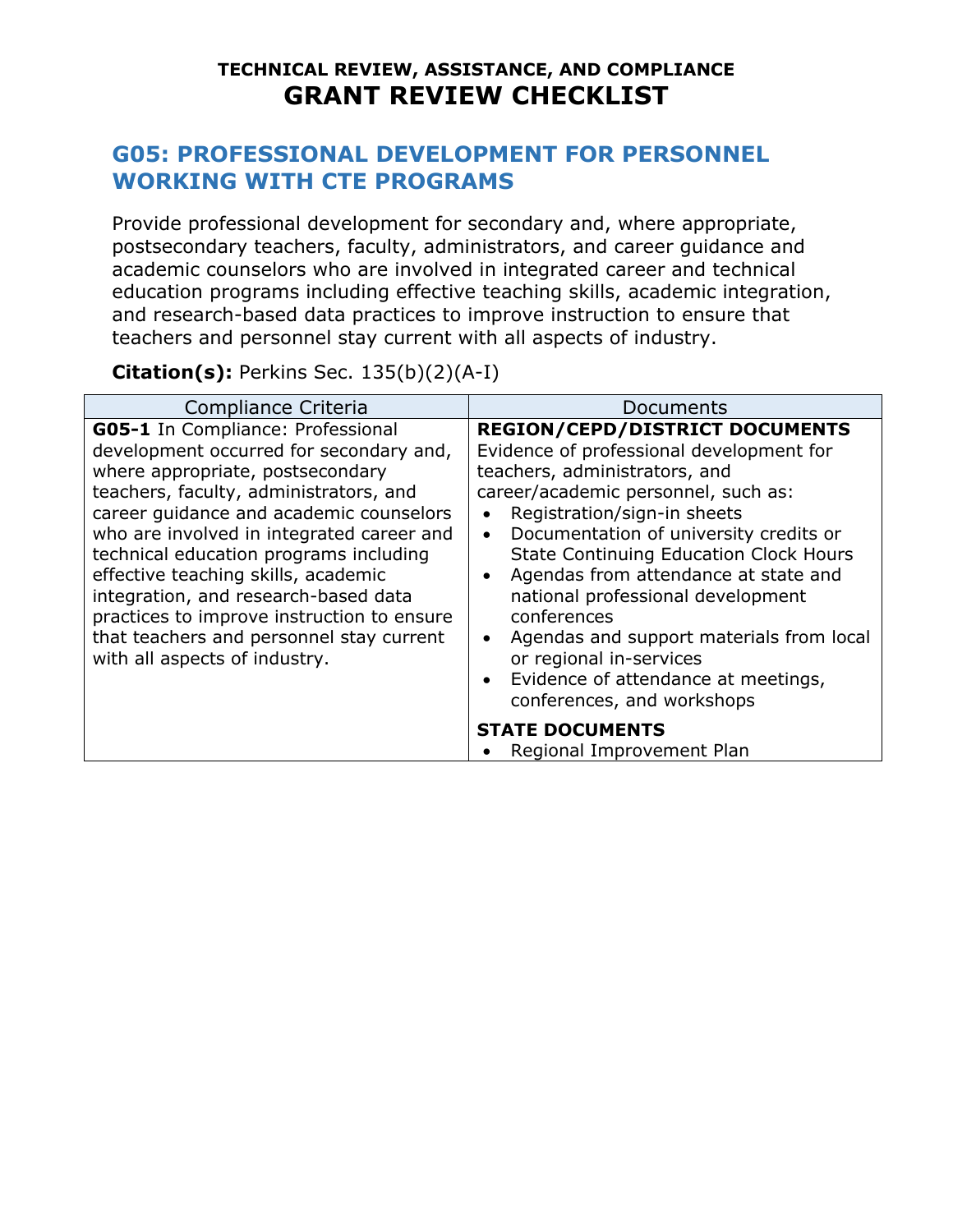# **G06: NONPUBLIC SCHOOL PARTICIPATION**

Assure compliance with federal laws and regulations regarding participation by students, teachers and administrators in non-profit, nonpublic schools, and home-schooled students.

#### **Citation(s):** Perkins Sec. 217(a)(b)(1)(2), EDGAR (§76.785-§76.799)

| Compliance Criteria                                                                                                                                                                                                                                                                                                                                                                         | Documents                                                                                                                                                                                                                                                                                                                                                        |
|---------------------------------------------------------------------------------------------------------------------------------------------------------------------------------------------------------------------------------------------------------------------------------------------------------------------------------------------------------------------------------------------|------------------------------------------------------------------------------------------------------------------------------------------------------------------------------------------------------------------------------------------------------------------------------------------------------------------------------------------------------------------|
| G06-1 In Compliance: The region<br>complied with federal laws and regulations<br>regarding participation of non-profit<br>private school career and technical<br>education secondary school teachers,<br>administrators, and other personnel in the<br>career and technical education in-service<br>and pre-service CTE professional<br>development programs supported by<br>Perkins funds. | <b>REGION/CEPD/DISTRICT DOCUMENTS</b><br>Documentation may include:<br>Letters and list of recipients receiving the<br>letters providing nonpublic schools<br>information about CTE programs<br>Examples of replies from nonpublic<br>$\bullet$<br>schools<br>Sign-in sheets from meetings, etc.,<br>$\bullet$<br>showing participation of nonpublic<br>entities |
| <b>G06-2</b> In Compliance: The region<br>provided evidence that it complied with<br>federal laws and regulations regarding the<br>meaningful participation of non-profit<br>private secondary and home-schooled<br>students living in the region, in Perkins<br>supported career and technical education<br>programs and activities.                                                       | <b>AND</b><br>Letters and list of recipients receiving the<br>letters inviting nonpublic schools to<br>participate in CTE programs<br>Examples of replies from nonpublic<br>schools<br><b>STATE DOCUMENTS</b>                                                                                                                                                    |
| G06-3 In Compliance: The region<br>provided evidence of the opportunity for<br>the meaningful participation of non-profit<br>private secondary and home-schooled<br>students in career and technical education<br>programs and activities supported by<br>Perkins funds.                                                                                                                    | Regional Improvement Plan<br><b>Grant Application</b>                                                                                                                                                                                                                                                                                                            |